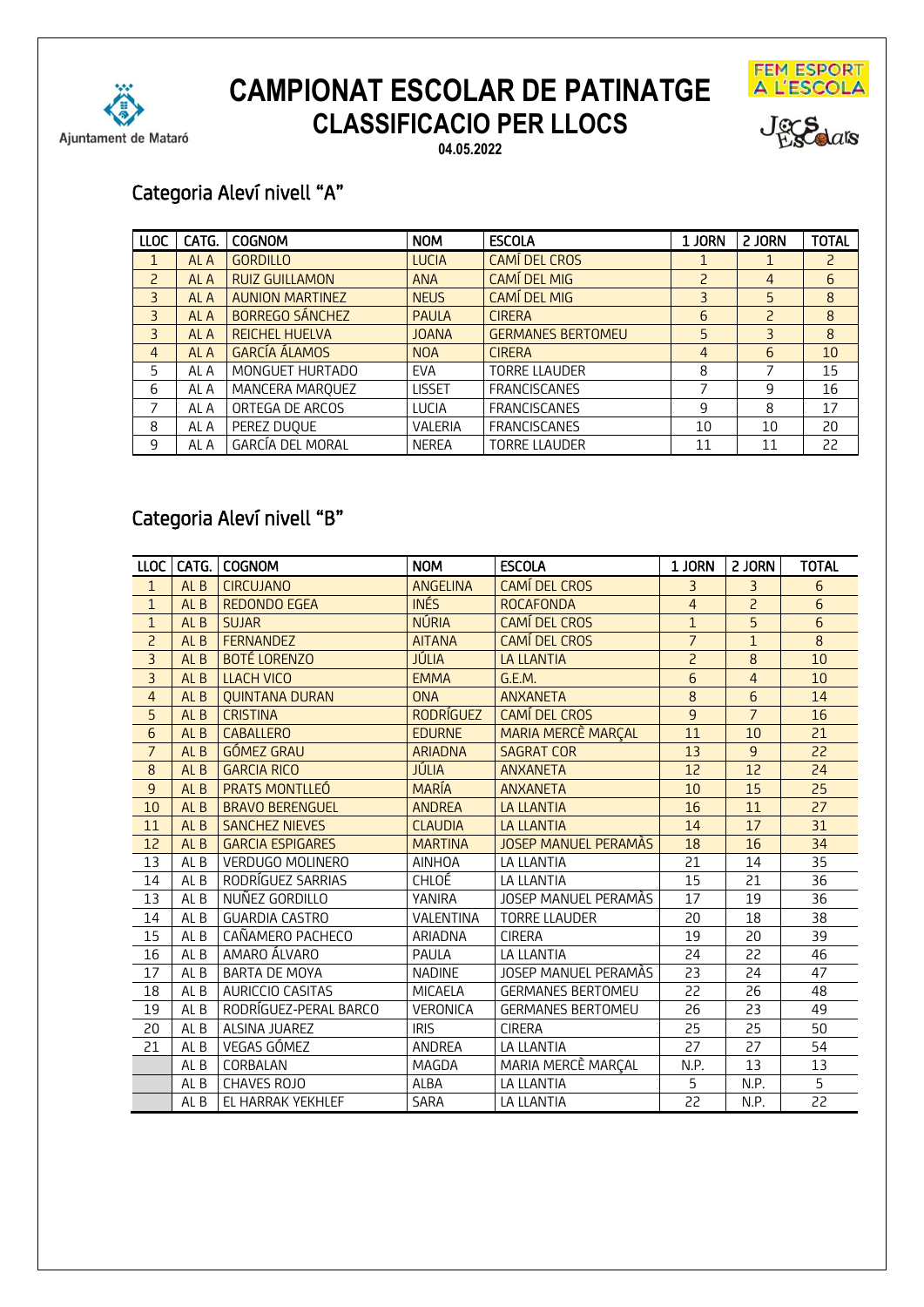



Jeg Salars

**04.05.2022**

## Categoria Aleví nivell "C"

| LLOC           | CATG. | <b>COGNOM</b>         | <b>NOM</b>       | <b>ESCOLA</b>               | 1 JORN         | 2 JORN         | <b>TOTAL</b>   |
|----------------|-------|-----------------------|------------------|-----------------------------|----------------|----------------|----------------|
| 1              | AL C  | ADELL DÍAZ            | <b>ALEXANDRA</b> | <b>BALMES</b>               | ς              | 1              | 3              |
| $\mathbf{1}$   | AL C  | <b>ALBA</b>           | <b>MINERVA</b>   | CAMÍ DEL CROS               | $\mathbf{1}$   | $\overline{a}$ | $\overline{3}$ |
| $\overline{c}$ | AL C  | <b>AMAT LOPEZ</b>     | JÚLIA            | <b>JOSEP MANUEL PERAMAS</b> | 3              | $\overline{4}$ | $\overline{7}$ |
| $\overline{3}$ | AL C  | PERALTA SÁNCHEZ       | <b>YLENIA</b>    | <b>SAGRAT COR</b>           | 6              | 3              | 9              |
| $\overline{4}$ | AL C  | CARRASCO PARREÑO      | <b>CLÀUDIA</b>   | <b>SAGRAT COR</b>           | $\overline{7}$ | 5              | 12             |
| 5              | AL C  | ANGEL                 | <b>NOA</b>       | <b>CAMÍ DEL CROS</b>        | $\overline{4}$ | $\mathsf{q}$   | 13             |
| 6              | AL C  | <b>CASTELLANO</b>     | <b>NEREA</b>     | CAMÍ DEL CROS               | 5              | 10             | 15             |
| 6              | AL C  | <b>GUSEYNOVA</b>      | <b>MISHEL</b>    | <b>JOSEP MANUEL PERAMÀS</b> | $\overline{7}$ | 8              | 15             |
| 7              | AL C  | ZABALA MATOS          | LORENA           | <b>BALMES</b>               | 9              | 8              | 17             |
| 8              | AL C  | <b>SILLAH</b>         | <b>AISA</b>      | <b>FRANCISCANES</b>         | 11             | 7              | 18             |
| 9              | AL C  | CASAS                 | LUCÍA            | MARIA MERCÈ MARCAL          | 8              | 11             | 19             |
| 10             | AL C  | <b>BEKKALI</b>        | <b>WISSAL</b>    | ROCAFONDA                   | 10             | 12             | 22             |
| 11             | AL C  | <b>DIOP</b>           | FATIMATOU        | <b>GERMANES BERTOMEU</b>    | 14             | 13             | 27             |
|                | AL C  | <b>TOURI</b>          | SALMA            | <b>CIRERA</b>               | N.P.           | 6              | 6              |
|                | AL C  | <b>BAZURTO PAREJA</b> | <b>EIMMY</b>     | ANTONIO MACHADO             | 12             | N.P.           | 12             |
|                | AL C  | <b>BENALI HADAF</b>   | <b>NERMIN</b>    | ROCAFONDA                   | 13             | N.P.           | 13             |

## Categoria Benjamí nivell "A"

| <b>LLOC</b>    | CATG.      | <b>COGNOM</b>         | <b>NOM</b>     | <b>ESCOLA</b>      | 1 JORN         | 2 JORN         | <b>TOTAL</b>   |
|----------------|------------|-----------------------|----------------|--------------------|----------------|----------------|----------------|
| 1              | <b>BJA</b> | <b>FERNANDEZ</b>      | <b>AINHOA</b>  | CAMÍ DEL CROS      |                | 4              | 5              |
| $\overline{a}$ | <b>BJA</b> | LHAJJI LHARRAK        | <b>HANAE</b>   | CAMÍ DEL CROS      | $\overline{c}$ | 5              | $\overline{7}$ |
| $\overline{a}$ | BJ A       | PACHECO BRAZAL        | <b>NAIARA</b>  | <b>LA LLANTIA</b>  | 6              | $\mathbf{1}$   | $\overline{7}$ |
| $\overline{a}$ | <b>BJA</b> | <b>SÁNCHEZ</b>        | <b>PAULA</b>   | CAMÍ DEL CROS      | $\overline{4}$ | $\overline{3}$ | $\overline{7}$ |
| 3              | <b>BJA</b> | <b>JIMENEZ</b>        | <b>KATNIS</b>  | MARIA MERCE MARCAL | 8              | $\overline{a}$ | 10             |
| 3              | BJ A       | <b>JIMÉNEZ MARMOL</b> | <b>NOA</b>     | <b>SAGRAT COR</b>  | 3              | $\overline{7}$ | 10             |
| 4              | <b>BJA</b> | <b>LUNA</b>           | <b>VALERIA</b> | CAMÍ DEL CROS      | $\overline{7}$ | 8              | 15             |
| 5              | BJ A       | ALONSO BLANCO         | LUCÍA          | <b>MERITXELL</b>   | 5              | 12             | 17             |
| 6              | BJ A       | <b>JIMENEZ</b>        | <b>MIKEL</b>   | MARIA MERCÈ MARCAL | 9              | 9              | 18             |
| 6              | BJ A       | MUIGG LLADÓ           | CLARA SOFÍA    | <b>MERITXELL</b>   | 12             | 6              | 18             |
| 7              | BJ A       | <b>ZUMEL PRIETO</b>   | <b>EMMA</b>    | CAMÍ DEL MIG       | 11             | 10             | 21             |
| 8              | BJ A       | <b>RUIZ PEREZ</b>     | <b>ISIS</b>    | CAMÍ DEL MIG       | 13             | 11             | 24             |
|                | BJ A       | <b>ÁVILA</b>          | <b>NOA</b>     | MARIA MERCÈ MARÇAL | 10             | N.P.           | 10             |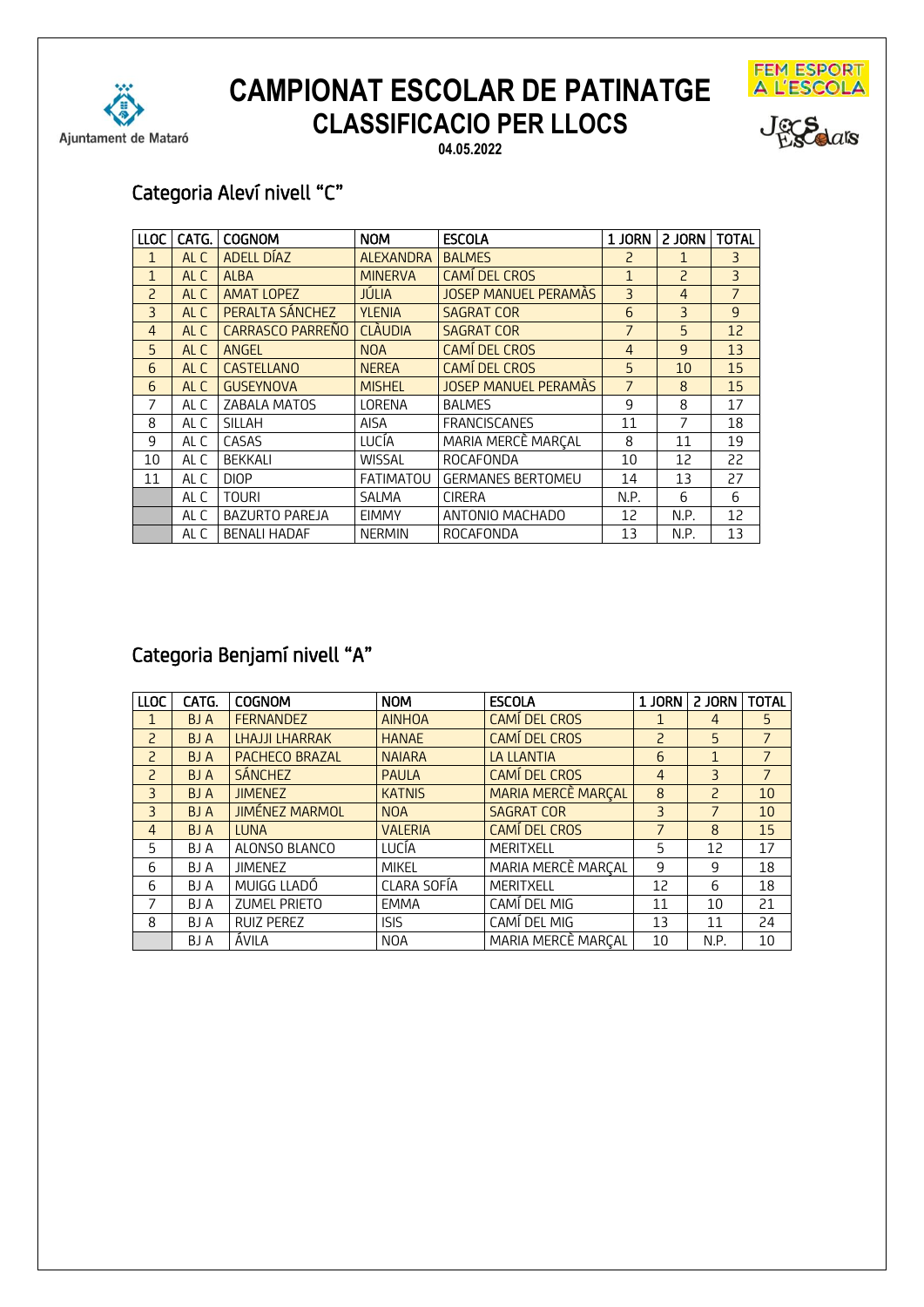

**04.05.2022**





## Categoria Benjamí nivell "B"

|                 |            | LLOC   CATG.   COGNOM     | <b>NOM</b>         | <b>ESCOLA</b>               |                 | 1 JORN   2 JORN | <b>TOTAL</b>    |
|-----------------|------------|---------------------------|--------------------|-----------------------------|-----------------|-----------------|-----------------|
| $\mathbf{1}$    | BJ B       | GONZÁLEZ                  | <b>PAULA</b>       | <b>CAMÍ DEL CROS</b>        | $\mathbf{1}$    | $\mathbf{1}$    | $\overline{c}$  |
| $\overline{c}$  | BJ B       | <b>MONS PUENTE</b>        | <b>JÚLIA</b>       | G.E.M.                      | 2               | $\overline{c}$  | $\overline{4}$  |
| $\overline{3}$  | BJ B       | <b>MASSANA KHAZOVA</b>    | <b>ELENA</b>       | <b>ANGELETA FERRER</b>      | $\overline{5}$  | 5               | 10              |
| $\overline{4}$  | BJ B       | <b>GONZALEZ DA CRUZ</b>   | <b>MARIA ELENA</b> | <b>SAGRAT COR</b>           | $\overline{3}$  | 8               | 11              |
| 5               | BJ B       | <b>MIGUEL</b>             | <b>INÉS</b>        | CAMÍ DEL CROS               | 9               | $\overline{3}$  | 12              |
| $6\phantom{1}6$ | <b>BJB</b> | <b>HERVÁS LLOPART</b>     | <b>NOA</b>         | <b>MERITXELL</b>            | $6\phantom{1}$  | $\overline{7}$  | 13              |
| $\overline{7}$  | <b>BJB</b> | LARA                      | <b>NAHIA</b>       | CAMÍ DEL CROS               | 8               | $\overline{7}$  | 15              |
| $\,8\,$         | <b>BJB</b> | <b>CLARIANA SURÍS</b>     | <b>BERTA</b>       | <b>LOURDES</b>              | 10              | $\overline{6}$  | 16              |
| $\overline{9}$  | <b>BJB</b> | <b>SANTILLANA</b>         | <b>MARTINA</b>     | <b>CAMÍ DEL CROS</b>        | $\overline{7}$  | 11              | 18              |
| 10              | <b>BJB</b> | <b>LUQUE</b>              | <b>ONA</b>         | <b>CAMÍ DEL CROS</b>        | 12              | $\overline{9}$  | 21              |
| 11              | <b>BJB</b> | <b>PEREZ</b>              | <b>AINHOA</b>      | <b>CAMÍ DEL CROS</b>        | $\overline{4}$  | 18              | $\overline{22}$ |
| 12              | <b>BJB</b> | <b>ROIG ARDILA</b>        | <b>LIA</b>         | <b>ANXANETA</b>             | 14              | 15              | 29              |
| 12              | <b>BJB</b> | <b>RUALES MAS</b>         | <b>MAR</b>         | G.E.M.                      | 16              | 13              | 29              |
| 12              | <b>BJB</b> | <b>GONZALEZ ALONSO</b>    | <b>ABRIL</b>       | <b>MERITXELL</b>            | 17              | 12              | 29              |
| 12              | <b>BJB</b> | <b>CORRALES</b>           | <b>NIRA</b>        | <b>CAMÍ DEL CROS</b>        | 25              | $\overline{4}$  | 29              |
| 13              | <b>BJB</b> | <b>GONZÁLEZ VILLAROYA</b> | <b>ELSA</b>        | <b>LOURDES</b>              | 22              | 13              | 35              |
| 14              | <b>BJB</b> | <b>JULIÀ</b>              | LAIA               | <b>CAMÍ DEL CROS</b>        | $\overline{21}$ | 17              | 38              |
| 15              | <b>BJB</b> | <b>LUCÍA</b>              | <b>NÚÑEZ</b>       | <b>MARIA MERCÈ MARÇAL</b>   | 15              | 24              | 39              |
| 16              | <b>BJB</b> | <b>LOPEZ MATEU</b>        | <b>VERA</b>        | G.E.M.                      | 13              | 27              | 40              |
| 17              | <b>BJB</b> | <b>LUNA</b>               | <b>ALMA</b>        | <b>CAMÍ DEL CROS</b>        | 27              | 14              | 41              |
| 18              | <b>BJB</b> | <b>LOPEZ RAMOS</b>        | JÚLIA              | G.E.M.                      | 23              | 19              | 42              |
| 19              | <b>BJB</b> | <b>AGUILAR TORRIJOS</b>   | <b>NAIARA</b>      | <b>JOSEP MANUEL PERAMÀS</b> | 18              | 28              | 46              |
| 20              | <b>BJB</b> | <b>TORRENT MARTORELL</b>  | LAIA               | <b>SAGRAT COR</b>           | 24              | 23              | 47              |
| 21              | BJ B       | NEVADO GARCIA             | <b>MARTA</b>       | <b>SAGRAT COR</b>           | 26              | 26              | 52              |
| 22              | BJ B       | ALVAREZ LUNA              | <b>GAL·LA</b>      | LOURDES                     | 28              | 25              | 53              |
| 22              | BJ B       | MARTINEZ LANCHO           | <b>IVET</b>        | <b>FRANCISCANES</b>         | 37              | 16              | 53              |
| 23              | BJ B       | QUINTANA GARRIDO          | LILA               | MERITXELL                   | 43              | 10              | $\overline{53}$ |
| 24              | BJ B       | RAMOS ROCA                | VALERIA            | LA LLANTIA                  | 32              | 22              | 54              |
| 25              | BJ B       | MANCHA GALLARDO           | <b>NORA</b>        | <b>CIRERA</b>               | 19              | 36              | $\overline{55}$ |
| 26              | BJ B       | SALA SUBIRANA             | ARAN               | G.E.M.                      | 29              | 30              | 59              |
| 27              | BJ B       | SERRANO CAVERO            | LARA               | G.E.M.                      | 38              | 22              | 60              |
| 27              | BJ B       | LUCIA LIZARDO CARRERAS    | ANTONELLA          | ANGELETA FERRER             | 40              | 20              | 60              |
| 28              | BJ B       | FERNÁNDEZ ARIAS           | <b>MARTINA</b>     | <b>CIRERA</b>               | 30              | 34              | 64              |
| 28              | BJ B       | <b>CANUT LIN</b>          | YILAN JADE         | ANGELETA FERRER             | 35              | 29              | 64              |
| 28              | BJ B       | NUÑEZ                     | <b>GISELA</b>      | CAMI DEL CROS               | 43              | 21              | 64              |
| 29              | BJ B       | MONTERO CRUCES            | <b>KIARA</b>       | ROCAFONDA                   | 34              | 32              | 66              |
| 30              | BJ B       | GIMENO RONDÓN             | LUCÍA              | ROCAFONDA                   | 39              | 33              | 72              |
| 31              | BJ B       | <b>INAREJO GARCIA</b>     | <b>LILITH</b>      | <b>CIRERA</b>               | 42              | 35              | 77              |
| 32              | BJ B       | BOTÉ LORENZO              | MARIA              | LA LLANTIA                  | 41              | 37              | 78              |
|                 | BJ B       | <b>ESTEBA SANCHEZ</b>     | <b>EDURNE</b>      | G.E.M.                      | N.P.            | 31              | 31              |
|                 | BJ B       | MANS GUERRERO             | ALEXANDRA          | <b>MERITXELL</b>            | 11              | N.P.            | 11              |
|                 | BJ B       | VALLDEPERAS MUÑOZ         | CLÀUDIA            | MERITXELL                   | 20              | N.P.            | 20              |
|                 | BJ B       | MAGRÍ MASDÉU              | JANA               | G.E.M.                      | 31              | N.P.            | 31              |
|                 | BJ B       | LOZINSKY                  | EVA                | EDUCA+ MAR MEDITERRANIA     | 36              | N.P.            | 36              |
|                 | BJ B       | ARMADA ARNAU              | LEIRE              | ROCAFONDA                   | 43              | N.P.            | 43              |
|                 | BJ B       | CASALS TORCA              | <b>MIREIA</b>      | MERITXELL                   | 43              | N.P.            | 43              |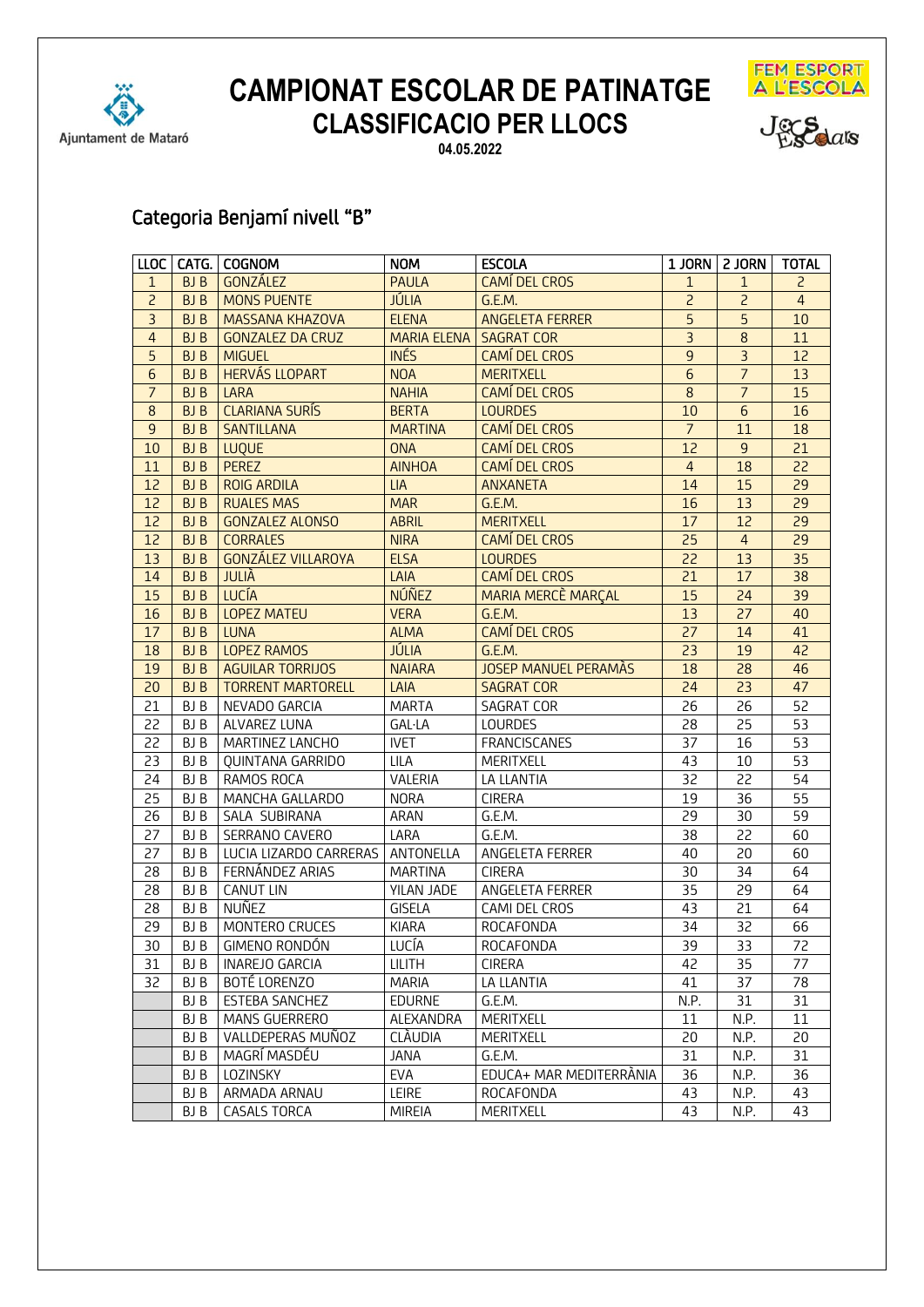



Jeg Salars

**04.05.2022**

## Categoria Benjamí nivell "C"

| <b>LLOC</b>     | CATG.       | <b>COGNOM</b>            | <b>NOM</b>      | <b>ESCOLA</b>               | $\mathbf{1}$<br><b>JORN</b> | 2 JORN          | <b>TOTAL</b>     |
|-----------------|-------------|--------------------------|-----------------|-----------------------------|-----------------------------|-----------------|------------------|
| $\mathbf{1}$    | <b>BJ-C</b> | <b>CARBONELL GARCIA</b>  | <b>LUCIA</b>    | <b>CAMÍ DEL MIG</b>         | 5                           | $\overline{c}$  | $\overline{7}$   |
| $\overline{2}$  | $BI-C$      | <b>CUVI PRADO</b>        | <b>CLEONICE</b> | EDUCA+ MAR MEDITERRANIA     | $\overline{3}$              | 5               | $\overline{8}$   |
| $\overline{3}$  | BJ-C        | <b>PONT ROURA</b>        | <b>AINA</b>     | <b>ANXANETA</b>             | $\overline{c}$              | 8               | 10               |
| $\overline{4}$  | <b>BJ-C</b> | MORCILLO NODA            | <b>ALBA</b>     | <b>MERITXELL</b>            | 11                          | $\overline{4}$  | 15               |
| 5               | <b>BJ-C</b> | RODRIGUEZ VISHWAKARMA    | <b>VALÈRIA</b>  | G.E.M.                      | $\overline{4}$              | 14              | 18               |
| 5               | <b>BJ-C</b> | <b>DIAZ</b>              | <b>EMMA</b>     | <b>CAMÍ DEL CROS</b>        | $\bf8$                      | 10              | 18               |
| $6\phantom{1}6$ | <b>BJ-C</b> | <b>LUCÍA</b>             | <b>ESPEJO</b>   | <b>MARIA MERCÈ MARÇAL</b>   | $\overline{6}$              | 17              | 23               |
| 6               | <b>BJ-C</b> | <b>CHLIOUET</b>          | <b>MARIAM</b>   | EDUCA+ MAR MEDITERRÀNIA     | $\overline{7}$              | 16              | 23               |
| $\overline{7}$  | <b>BJ-C</b> | <b>JEBARI</b>            | <b>DINA</b>     | EDUCA+ MAR MEDITERRÀNIA     | 9                           | 15              | 24               |
| $\overline{7}$  | <b>BJ-C</b> | LARA                     | <b>CARLA</b>    | <b>CAMÍ DEL CROS</b>        | 15                          | 9               | 24               |
| 8               | <b>BJ-C</b> | <b>BORREGO CAPILLA</b>   | <b>ADRIANA</b>  | <b>LA LLANTIA</b>           | 16                          | 13              | $\overline{29}$  |
| 9               | <b>BJ-C</b> | <b>SANCHEZ</b>           | <b>VERA</b>     | <b>ANGELETA FERRER</b>      | 14                          | 18              | 32               |
| 9               | <b>BJ-C</b> | <b>FORNÉS GRIMAL</b>     | <b>MARINA</b>   | <b>BALMES</b>               | 20                          | 12              | $\overline{32}$  |
| 10              | <b>BJ-C</b> | <b>GARCIA PIZARRO</b>    | <b>HUGO</b>     | <b>LA LLANTIA</b>           | $\overline{12}$             | 21              | $\overline{33}$  |
| 11              | <b>BJ-C</b> | MARTÍNEZ CARRASCOSA      | <b>VALERIA</b>  | <b>LA LLANTIA</b>           | 13                          | 21              | 34               |
| 12              | <b>BJ-C</b> | <b>CONESA ALVES</b>      | <b>MELANI</b>   | <b>LA LLANTIA</b>           | 18                          | 20              | 38               |
| 13              | <b>BJ-C</b> | <b>MORENO</b>            | <b>BET</b>      | <b>LOURDES</b>              | 35                          | $6\phantom{1}$  | 41               |
| 14              | <b>BJ-C</b> | <b>SERRANO CAÑETE</b>    | <b>NOA</b>      | <b>ROCAFONDA</b>            | 17                          | 25              | 42               |
| 15              | <b>BJ-C</b> | <b>GONZALEZ MONTERO</b>  | <b>GABRIEL</b>  | G.E.M.                      | 23                          | 20              | 43               |
| 16              | <b>BJ-C</b> | SÁNCHEZ ORDÓÑEZ          | <b>CARLA</b>    | <b>LA LLANTIA</b>           | 10                          | 35              | 45               |
| 17              | <b>BJ-C</b> | <b>LLONGUERAS</b>        | <b>ONA</b>      | <b>LOURDES</b>              | 19                          | 27              | 46               |
| 17              | <b>BJ-C</b> | <b>ABDELOUAHAB FECED</b> | <b>SARA</b>     | <b>JOSEP MANUEL PERAMÀS</b> | 24                          | 22              | 46               |
| 18              | BJ-C        | SILLAH MARREKA           | <b>FATOU</b>    | EDUCA+ MAR MEDITERRÀNIA     | 29                          | 19              | 48               |
| 18              | BJ-C        | <b>ESPIGARES MEDINA</b>  | <b>EMMA</b>     | <b>LOURDES</b>              | 37                          | 11              | 48               |
| 19              | BJ-C        | RODRIGUEZ VISHWAKARMA    | <b>MARINA</b>   | G.E.M.                      | 21                          | 28              | 49               |
| 19              | BJ-C        | <b>COMPTE PEREZ</b>      | <b>GUIFRE</b>   | <b>FRANCISCANES</b>         | 25                          | 24              | 49               |
| 20              | BJ-C        | HARRAK EL HARRAK         | <b>IMAN</b>     | ROCAFONDA                   | 28                          | 26              | 54               |
| 21              | BJ-C        | DEMBELÉ DAO              | MARIAM          | <b>CIRERA</b>               | 30                          | 31              | 61               |
| 21              | BJ-C        | <b>GALLIFA MONROY</b>    | <b>ANNA</b>     | ANGELETA FERRER             | 31                          | 30              | 61               |
| 22              | BJ-C        | PÉREZ ORTEGA             | Mª ÁNGELES      | ROCAFONDA                   | 33                          | 29              | 62               |
| 23              | BJ-C        | <b>HARRAK EL HARRAK</b>  | <b>IHSSAN</b>   | ROCAFONDA                   | $\overline{31}$             | 34              | 65               |
| 24              | BJ-C        | AGHYAY                   | <b>FERDAUS</b>  | <b>LOURDES</b>              | $\overline{34}$             | $\overline{33}$ | 67               |
| 25              | BJ-C        | <b>TANJAOUI BEGGAR</b>   | <b>INAS</b>     | ÁNGELA BRANSUELA            | 37                          | 32              | 69               |
|                 | BJ-C        | JULIÀ                    | LAIA            | CAMÍ DEL CROS               | $\mathbf{1}$                | N.P.            | $\mathbf{1}$     |
|                 | BJ-C        | EL GHANDOUR              | <b>MALAK</b>    | <b>ROCAFONDA</b>            | 22                          | N.P.            | 22               |
|                 | BJ-C        | <b>GUIRAO MORENO</b>     | LUCIA           | <b>FRANCISCANES</b>         | 26                          | N.P.            | 26               |
|                 | BJ-C        | <b>JANE</b>              | <b>EMMA</b>     | <b>BALMES</b>               | 27                          | N.P.            | 27               |
|                 | BJ-C        | OLIVER COMAS             | ALIONA          | MERITXELL                   | 31                          | N.P.            | 31               |
|                 | BJ-C        | ACEDO ROLDAN             | ADRIANA         | G.E.M.                      | 32                          | N.P.            | 32               |
|                 | BJ-C        | <b>GOUIZ AL GANNAY</b>   | ROMAISSAE       | ROCAFONDA                   | 36                          | N.P.            | 36               |
|                 | BJ C        | MOLINA PRADILLOS         | <b>BERTA</b>    | MERITXELL                   | N.P.                        | 1               | $\mathbf{1}$     |
|                 | BJ-C        | MARQUEZ                  | <b>BERTA</b>    | ANXANETA                    | N.P.                        | 3               | 3                |
|                 | BJ-C        | <b>BAIONA</b>            | ANTONELA        | ANXANETA                    | N.P.                        | $\overline{7}$  | $\boldsymbol{7}$ |
|                 | BJ-C        | AGUILAR MONTOYA          | NATALIA         | JOSEP MANUEL PERAMAS        | N.P.                        | 23              | 23               |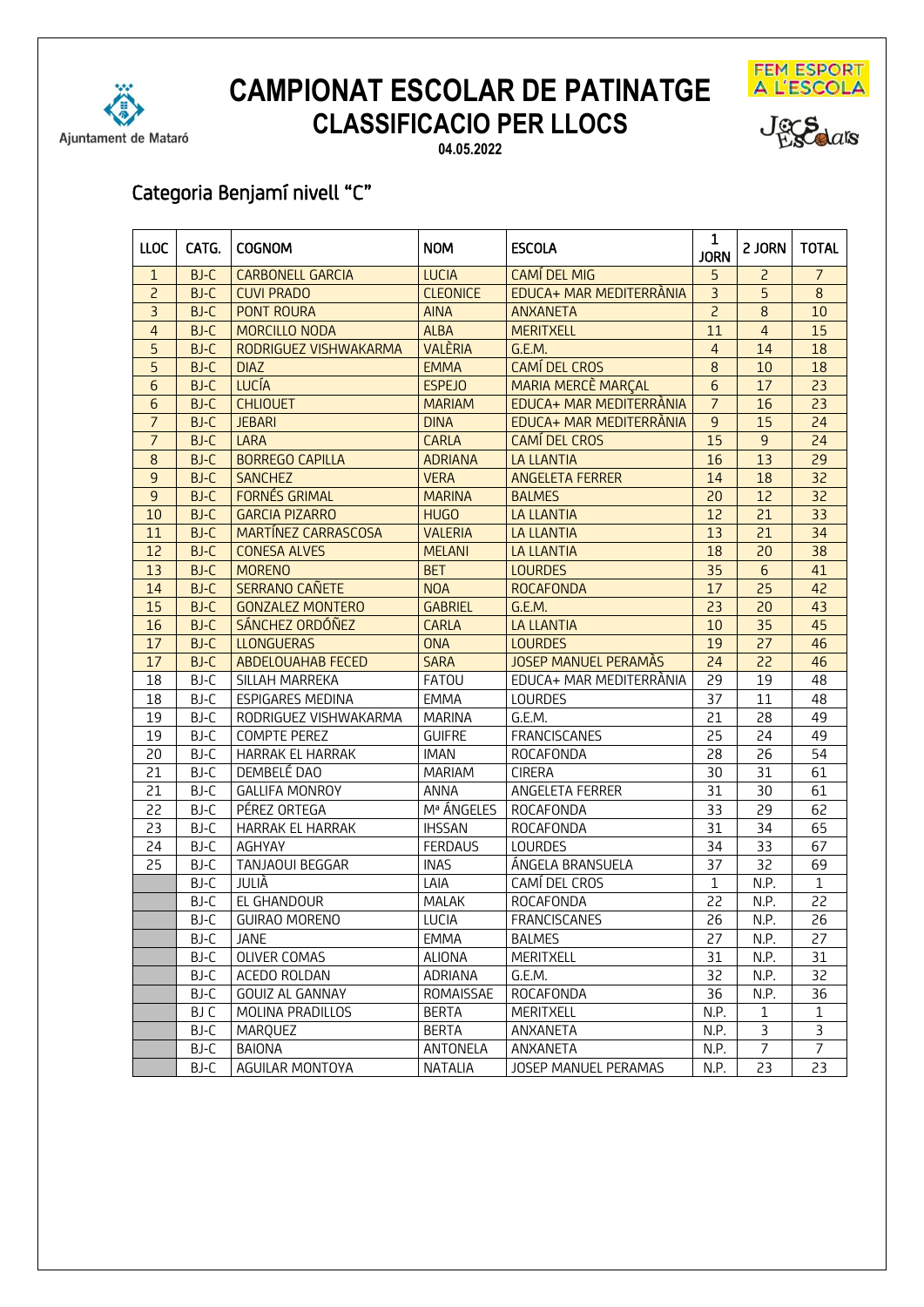

# FEM ESPORT<br>A L'ESCOLA



**CAMPIONAT ESCOLAR DE PATINATGE CLASSIFICACIO PER LLOCS**

**04.05.2022**

## Categoria Prebenjamí nivell "A"

| LLOC | CATG. | I COGNOM                    | <b>NOM</b>     | <b>ESCOLA</b>        | 1 JORN | 2 JORN   TOTAL |  |
|------|-------|-----------------------------|----------------|----------------------|--------|----------------|--|
|      | PRIA  | <b>PFREZ PFREZ</b>          | <b>DANIELA</b> | <b>TORRE LLAUDER</b> |        |                |  |
|      | PRIA  | <b>LALAMA CARBONELL</b>     | <b>IVET</b>    | <b>MERITXELL</b>     |        |                |  |
|      | PRIA  | <b>MOLINA PRADILLOS</b>     | CARIA          | <b>MERITXELL</b>     |        |                |  |
| 4    | PRIA  | RODRIGUEZ MIRANDA           | <b>AITANA</b>  | <b>FRANCISCANES</b>  |        |                |  |
| 5    | PRIA  | DELGADO BERROCAL            | <b>IRIA</b>    | <b>FRANCISCANES</b>  |        |                |  |
| 6    | PBJ A | <b>GARCIA PARDO HERRAIZ</b> | ANNA           | <b>FRANCISCANES</b>  |        |                |  |

## Categoria Prebenjamí nivell "B"

| <b>LLOC</b>    |       | CATG.   COGNOM           | <b>NOM</b>        | <b>ESCOLA</b>           |                 | 1 JORN   2 JORN | <b>TOTAL</b>    |
|----------------|-------|--------------------------|-------------------|-------------------------|-----------------|-----------------|-----------------|
| $\mathbf{1}$   | PBJ B | <b>CABRERA</b>           | <b>LEIRE</b>      | <b>CAMÍ DEL CROS</b>    | $\overline{3}$  | $\mathbf{1}$    | $\overline{4}$  |
| $\mathbf{1}$   | PBJ B | <b>VIVES BATLLE</b>      | <b>NINA</b>       | G.E.M.                  | $\overline{2}$  | $\overline{c}$  | $\overline{4}$  |
| $\overline{2}$ | PBJ B | LOPEZ OLM                | <b>NÀDIA</b>      | G.E.M.                  | $\overline{1}$  | $\overline{5}$  | $\overline{6}$  |
| $\overline{3}$ | PBJ B | LOPEZ BOLAÑOS            | <b>MAR</b>        | G.E.M.                  | $\overline{4}$  | $\overline{3}$  | $\overline{7}$  |
| $\overline{4}$ | PBJ B | <b>PASCUAL BARRIOS</b>   | <b>PAOLA</b>      | EDUCA+ MAR MEDITERRANIA | $\overline{7}$  | $\bf8$          | 15              |
| $\overline{5}$ | PBJ B | <b>CIVIT ESPLUGAS</b>    | <b>MARIA</b>      | <b>ANGELETA FERRER</b>  | $\overline{5}$  | 12              | 17              |
| $\overline{5}$ | PBJ B | <b>PRATS DIAZ</b>        | <b>VINYET</b>     | <b>ANGELETA FERRER</b>  | 11              | $6\overline{6}$ | 17              |
| 5              | PBJ B | <b>TORREJÓN</b>          | <b>NAIA</b>       | CAMÍ DEL CROS           | $6\phantom{.}6$ | 11              | 17              |
| 6              | PBJ B | <b>FLORES FLOS</b>       | <b>MARTINA</b>    | <b>VALLDEMIA</b>        | 9               | 11              | 20              |
| $\overline{7}$ | PBJ B | <b>PUIG CZAPLA</b>       | <b>PAOLA</b>      | <b>BALMES</b>           | 20              | $\overline{4}$  | 24              |
| 8              | PBJ B | <b>DUQUE MAIRENA</b>     | <b>MARTINA</b>    | <b>ANGELETA FERRER</b>  | 18              | $\overline{7}$  | 25              |
| 9              | PBJ B | <b>TARRÉS DELGADO</b>    | <b>NÚRIA</b>      | <b>BALMES</b>           | 12              | 14              | 26              |
| 10             | PBJ B | <b>CIVIT ESPLUGAS</b>    | <b>POL</b>        | <b>ANGELETA FERRER</b>  | 11              | 19              | 30              |
| 10             | PBJ B | MUIGG LLADÓ              | <b>EMMA MARIA</b> | <b>MERITXELL</b>        | 14              | 16              | 30              |
| 11             | PBJ B | <b>MARTIN ANZORENA</b>   | <b>SOFIA</b>      | G.E.M.                  | 8               | 24              | $\overline{32}$ |
| 12             | PBJ B | <b>GARCIA SIVILLA</b>    | <b>GAL.LA</b>     | G.E.M.                  | 20              | 13              | 33              |
| 13             | PBJ B | PLAZA CABOT              | <b>CLARA</b>      | G.E.M.                  | 13              | 21              | 34              |
| 14             | PBJ B | AGULLO COMAS             | <b>JANA</b>       | VALLDEMIA               | 25              | 10              | 35              |
| 14             |       | PBJ B   LORENTE BALDOVIN | ANDREA            | <b>LOURDES</b>          | 26              | 9               | 35              |
| 14             |       | PBJ B MUÑOZ CÁRDENAS     | PAULA             | <b>CIRERA</b>           | 16              | 19              | 35              |
| 15             | PBJ B | NAVARRO TARASIAK         | <b>NASTYA</b>     | <b>TORRE LLAUDER</b>    | 21              | 15              | 36              |
| 16             | PBJ B | ALCALA CASTILLO          | <b>DANIELA</b>    | <b>FRANCISCANES</b>     | 17              | 20              | 37              |
| 16             | PBJ B | FERNÁNDEZ BAGOT          | <b>NOA</b>        | <b>BALMES</b>           | 10              | 27              | 37              |
| 16             |       | PBJ B REDONDO EGEA       | <b>ELSA</b>       | ROCAFONDA               | 15              | 22              | 37              |
| 17             | PBJ B | GONZÁLEZ SOLÉ            | <b>IVET</b>       | ANGELETA FERRER         | 23              | 17              | 40              |
| 17             |       | PBJ B   MORENO CAMPOY    | LUCÍA             | SAGRAT COR              | 22              | 18              | 40              |
| 18             |       | PBJ B NÚÑEZ PÉREZ        | PAULA             | ROCAFONDA               | 19              | 29              | $\overline{48}$ |
| 19             | PBJ B | JIMÉNEZ CARMONA          | <b>CLÀUDIA</b>    | MERITXELL               | 24              | 26              | 50              |
| 19             | PBJ B | MONTENEGRO FERRAR        | MEGAN             | ROCAFONDA               | 27              | 23              | 50              |
| 20             |       | PBJ B   MORALES CULEBRAS | DANIELA           | <b>FRANCISCANES</b>     | 29              | 25              | 54              |
| 21             | PBJ B | BORREGO SÁNCHEZ          | LUCIA             | <b>CIRERA</b>           | 28              | 28              | 56              |
| 22             | PBJ B | <b>BARRERA MORILLA</b>   | <b>MARTINA</b>    | ROCAFONDA               | 30              | 27              | 57              |
| 23             | PBJ B | EL HAFIAN VALLS          | SARA              | <b>BALMES</b>           | 30              | 30              | 60              |
| 24             | PBJ B | <b>MARTINEZ MARTINEZ</b> | AINA              | <b>CIRERA</b>           | 31              | 31              | 62              |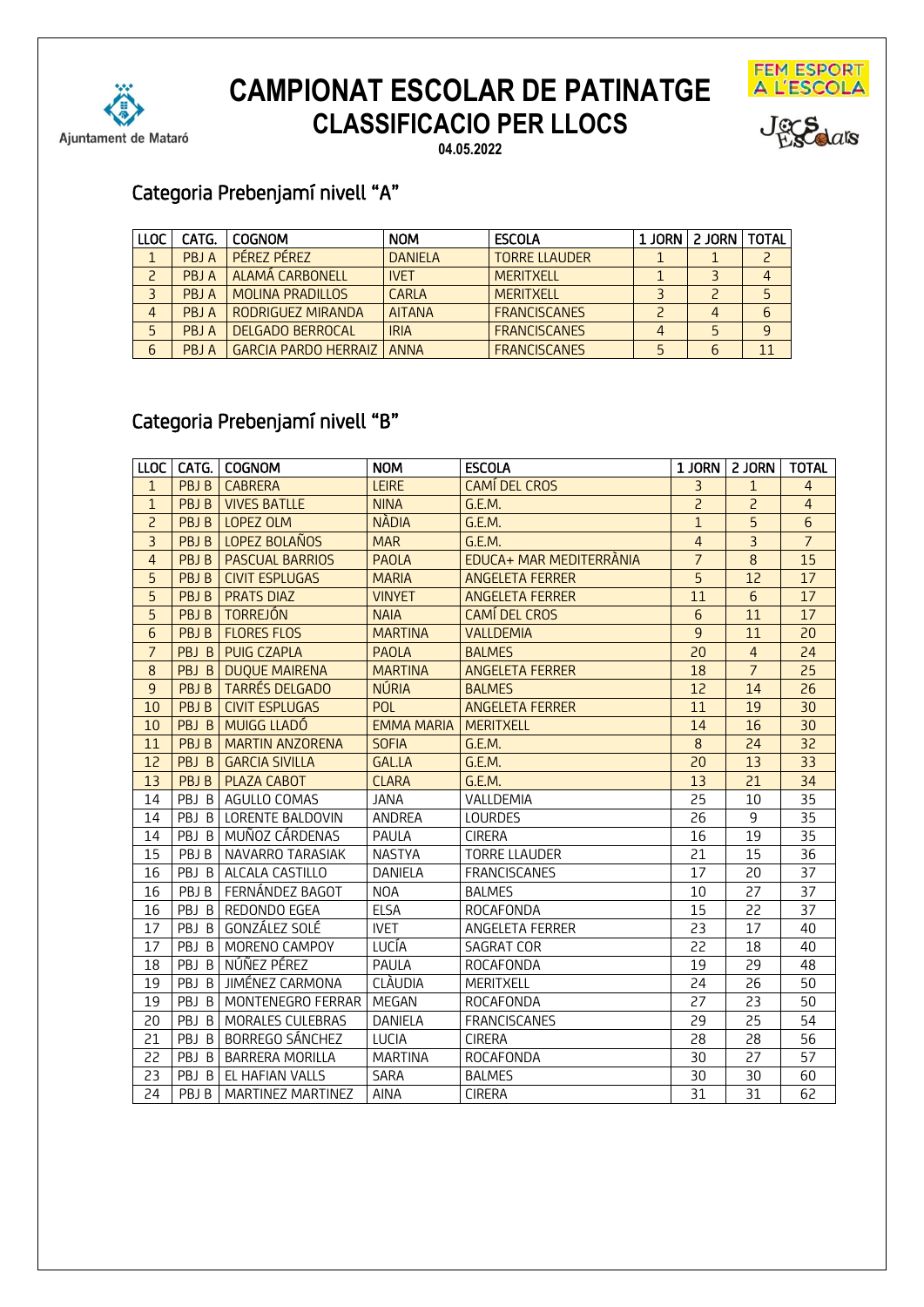





**04.05.2022**

# Categoria Prebenjamí nivell "C" – 2014

| <b>LLOC</b>     | CATG.                         | <b>COGNOM</b>                  | <b>NOM</b>       | <b>ESCOLA</b>               |                | 1 JORN   2 JORN | <b>TOTAL</b>    |
|-----------------|-------------------------------|--------------------------------|------------------|-----------------------------|----------------|-----------------|-----------------|
| $\mathbf{1}$    | PBJ-C - 2014                  | <b>CONTRERAS</b>               | <b>MARTÍ</b>     | <b>CAMÍ DEL MIG</b>         | 4              | 3               | $\overline{7}$  |
| $\mathbf{1}$    |                               | PBJ-C - 2014   MARTIN HUCHA    | <b>ABRIL</b>     | G.E.M.                      | $\overline{3}$ | $\overline{4}$  | $\overline{7}$  |
| $\overline{c}$  | PBJ-C - 2014   CIVANTOS       |                                | <b>ITZIAR</b>    | <b>ANTONIO MACHADO</b>      | $\overline{2}$ | $\overline{7}$  | $\overline{9}$  |
| $\overline{c}$  | PBJ-C - 2014   SILVA          |                                | <b>KELLLY</b>    | EDUCA+ MAR MEDITERRANIA     | $\overline{7}$ | $\overline{c}$  | $\overline{9}$  |
| $\overline{3}$  | <b>PBJ-C - 2014   MONROY</b>  |                                | <b>EMMA</b>      | <b>ANGELETA FERRER</b>      | 5              | 10              | 15              |
| $\overline{3}$  | PBJ-C - 2014   RODRÍGUEZ      |                                | <b>MARTA</b>     | <b>CAMÍ DEL CROS</b>        | 14             | $\mathbf{1}$    | 15              |
| $\overline{4}$  |                               | PBJ-C - 2014   RIVADENEIRA     | <b>VALENTINA</b> | <b>ROCAFONDA</b>            | 8              | 8               | 16              |
| 5               |                               | PBJ-C - 2014   ARGÉS JORGE     | <b>CLAUDIA</b>   | <b>BALMES</b>               | 5              | 13              | 18              |
| $6\phantom{1}6$ | <b>PBJ-C - 2014 ROS ARNAU</b> |                                | <b>VINYET</b>    | G.E.M.                      | 6              | 16              | 22              |
| $\overline{7}$  | PBJ-C - 2014   MARQUEZ        |                                | <b>CARLA</b>     | <b>JOSEP MANUEL PERAMÀS</b> | $\overline{1}$ | 23              | 24              |
| $\bf8$          | PBJ-C - 2014   FAJARDO        |                                | <b>LUCIA</b>     | CAMÍ DEL CROS               | 16             | 11              | 27              |
| 9               |                               | PBJ-C - 2014   MARTE VARGAS    | <b>NOELIA</b>    | CAMÍ DEL MIG                | 9              | 19              | 28              |
| 10              |                               | PBJ-C - 2014   GARCIA SIERRA   | <b>GRETA</b>     | <b>LA LLANTIA</b>           | 14             | 15              | 29              |
| 11              | <b>PBJ-C - 2014   ANGULO</b>  |                                | <b>SOFIA</b>     | G.E.M.                      | 18             | 12              | 30              |
| 11              | <b>PBJ-C - 2014   PASSI</b>   |                                | <b>ARLET</b>     | G.E.M.                      | 10             | 20              | 30              |
| 12              |                               | PBJ-C - 2014   MIQUEL DIAZ     | <b>ICIAR</b>     | CAMÍ DEL CROS               | 15             | 17              | 32              |
| 13              | <b>PBJ-C - 2014 ESQUÉ</b>     |                                | <b>NAHIA</b>     | <b>LA LLANTIA</b>           | 27             | $6\overline{6}$ | $\overline{33}$ |
| 13              | PBJ-C - 2014   GUTIERREZ      |                                | <b>CÈLIA</b>     | <b>LOURDES</b>              | 12             | 21              | 33              |
| 14              | PBJ-C - 2014 GARCIA           |                                | <b>JULIA</b>     | <b>LOURDES</b>              | 13             | 22              | $\overline{35}$ |
| 15              | <b>PBJ-C - 2014   FRANCO</b>  |                                | <b>VALERIA</b>   | <b>CAMÍ DEL CROS</b>        | 11             | 26              | 37              |
| 16              |                               | PBJ-C - 2014 GOMEZ JOYAS       | <b>PAULA</b>     | <b>ANTONIO MACHADO</b>      | 30             | $\overline{9}$  | 39              |
| 16              | <b>PBJ-C - 2014   SAINZ</b>   |                                | <b>NIKOLE</b>    | <b>CIRERA</b>               | 34             | $\overline{5}$  | 39              |
| 17              | <b>PBJ-C - 2014   MORENO</b>  |                                | <b>ADRIANA</b>   | ÁNGELA BRANSUELA            | 20             | 20              | 40              |
| 18              | PBJ-C - 2014   JIMÉNEZ        |                                | GALA             | CAMÍ DEL MIG                | 12             | 31              | 43              |
| 18              | PBJ-C - 2014   MEDERO         |                                | AVA              | G.E.M.                      | 16             | 27              | 43              |
| 19              | PBJ-C - 2014   GUTIERREZ      |                                | <b>VERA</b>      | LOURDES                     | 34             | 14              | 48              |
| 20              |                               | PBJ-C - 2014   BELLAVISTA VILA | LAIA             | G.E.M.                      | 25             | 24              | 49              |
| 20              | PBJ-C - 2014   MELGAR         |                                | DANIELA          | ANTONIO MACHADO             | 21             | 28              | 49              |
| 21              | PBJ-C - 2014   SANCHEZ        |                                | <b>ALLISON</b>   | SAGRAT COR                  | 22             | 29              | 51              |
| 22              |                               | PBJ-C - 2014   DOTTO FEITAS    | MIA YERUTI       | ANGELETA FERRER             | 36             | 18              | 54              |
| 23              | PBJ-C - 2014   RIBERO         |                                | AINA             | <b>BALMES</b>               | 23             | 32              | 55              |
| 24              | PBJ-C - 2014   CARMONA        |                                | <b>ITZIAR</b>    | <b>BALMES</b>               | 26             | 30              | 56              |
| 24              | PBJ-C - 2014 ESTÉVEZ          |                                | LAIA             | MERITXELL                   | 31             | 25              | 56              |
| 25              | PBJ-C - 2014 GUILLEN          |                                | DANIELA          | LA LLANTIA                  | 34             | 25              | 59              |
| 26              | PBJ-C - 2014   DÍAZ ESPÍN     |                                | KILIAN           | ÁNGELA BRANSUELA            | 24             | 36              | 60              |
| 27              | PBJ-C - 2014                  | <b>BA</b>                      | <b>OURAY</b>     | CAMÍ DEL MIG                | 33             | 32              | 65              |
| 27              | PBJ-C - 2014   ROCAMORA       |                                | <b>NATALIA</b>   | <b>BALMES</b>               | 29             | 36              | 65              |
| 28              |                               | PBJ-C - 2014   ARIAS SOLANAS   | ONA              | LOURDES                     | 28             | 38              | 66              |
| 28              | PBJ-C - 2014                  | SOGODOGO                       | KHADIJA          | ROCAFONDA                   | 32             | 34              | 66              |
| 29              | PBJ-C - 2014                  | ORTIZ BAILÓN                   | CLÀUDIA          | LOURDES                     | 37             | 33              | 70              |
| 29              | PBJ-C - 2014                  | PARADA LORA                    | CLÁUDIA          | MERITXELL                   | 35             | 35              | 70              |
| 30              | PBJ-C - 2014                  | <b>CERON CAMPO</b>             | ANGELICA         | JOSEP MANUEL PERAMAS        | 39             | 37              | 76              |
| 31              | PBJ-C - 2014                  | <b>RIPOLL</b>                  | AITANA           | SAGRAT COR                  | 38             | 39              | 77              |
|                 | PBJ-C - 2014                  | <b>CHILUIZA</b>                | KARLA            | CAMÍ DEL MIG                | 17             | N.P.            | 17              |
|                 |                               | PBJ-C - 2014   RUBIO GARCIA    | PAULA            | <b>LOURDES</b>              | 19             | N.P.            | 19              |
|                 |                               | PBJ-C - 2014   LÓPEZ MORENO    | <b>SOFIA</b>     | LOURDES                     | N.P.           | 17              | 17              |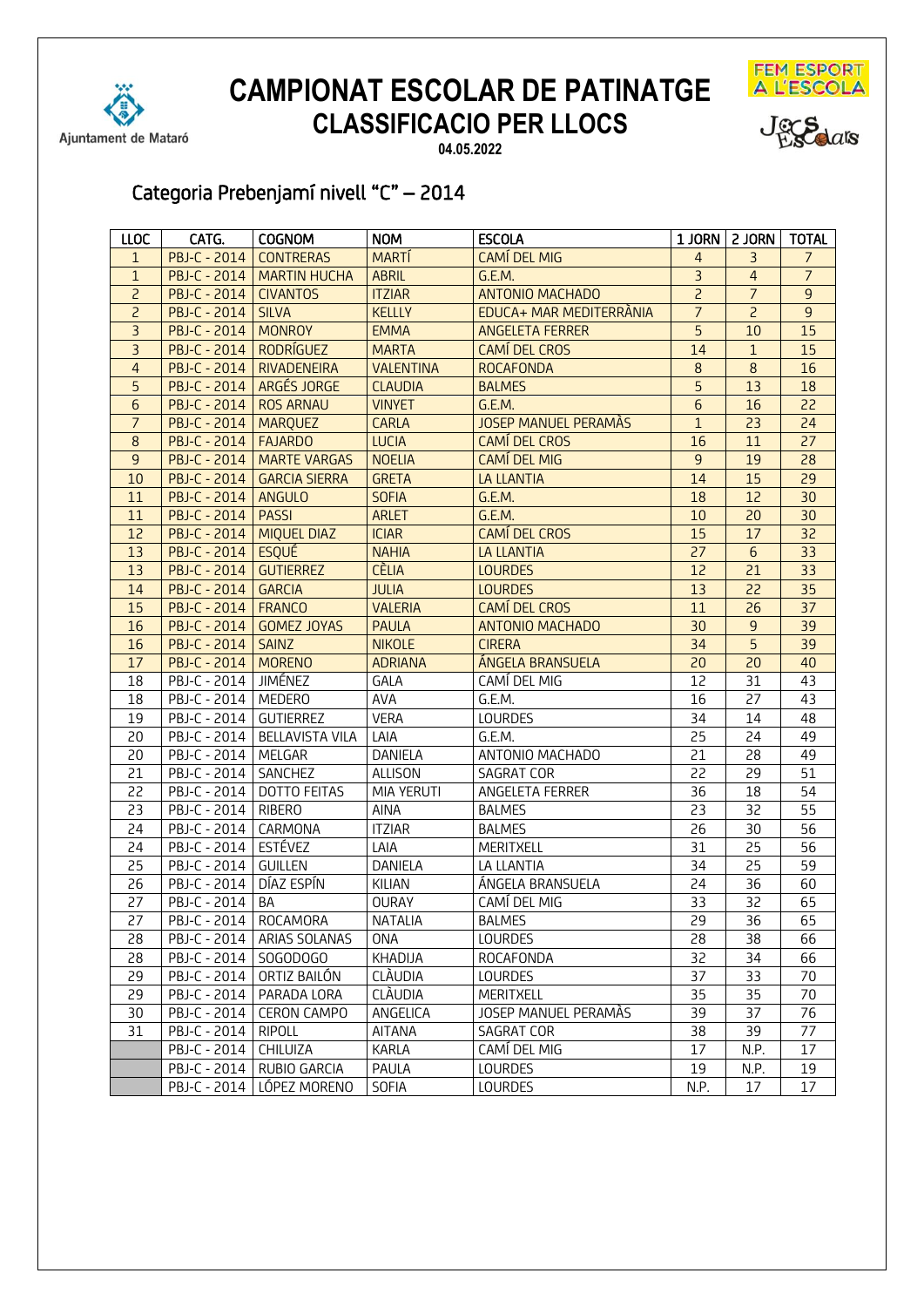





**04.05.2022**

# Categoria Prebenjamí nivell "C" – 2015

| <b>LLOC</b>     | CATG.           | <b>COGNOM</b>              | <b>NOM</b>           | <b>ESCOLA</b>               |                 | 1 JORN   2 JORN   TOTAL |                |
|-----------------|-----------------|----------------------------|----------------------|-----------------------------|-----------------|-------------------------|----------------|
| $\mathbf{1}$    | <b>PBJ-C-15</b> | <b>GUIRAO PEÑALVER</b>     | <b>ALEXIA</b>        | G.E.M.                      | $\overline{c}$  | $\mathbf{1}$            | $\overline{3}$ |
| $\overline{2}$  | <b>PBJ-C-15</b> | <b>REINA SERRANO</b>       | <b>ELIA</b>          | <b>FRANCISCANES</b>         | $\mathbf{1}$    | $\overline{3}$          | $\overline{4}$ |
| $\overline{3}$  | <b>PBJ-C-15</b> | <b>ANGULO</b>              | <b>NORA</b>          | G.E.M.                      | $\overline{7}$  | $\overline{5}$          | 12             |
| $\overline{4}$  | <b>PBJ-C-15</b> | <b>ASSABBANE EL KHATIB</b> | <b>MARIAM</b>        | <b>CAMÍ DEL MIG</b>         | $\overline{9}$  | $\overline{6}$          | 15             |
| 5               | <b>PBJ-C-15</b> | <b>LUQUE VIGATA</b>        | LAIA                 | <b>JOSEP MANUEL PERAMÀS</b> | $\overline{4}$  | 16                      | 20             |
| 6               | <b>PBJ-C-15</b> | MARTÍNEZ ESCOBAR           | <b>ELIA</b>          | <b>LOURDES</b>              | 22              | $\overline{c}$          | 24             |
| $6\phantom{a}$  | <b>PBJ-C-15</b> | PÉREZ CARMONA              | <b>LEYRE</b>         | <b>LA LLANTIA</b>           | 16              | $\,8\,$                 | 24             |
| $\overline{7}$  | <b>PBJ-C-15</b> | FRÍAS MEGIAS               | <b>AINHOA</b>        | EDUCA+ MAR MEDITERRANIA     | 20              | $\overline{7}$          | 27             |
| $\overline{7}$  | <b>PBJ-C-15</b> | <b>RUIZ FILBÀ</b>          | <b>OUERALT</b>       | G.E.M.                      | 14              | 13                      | 27             |
| 8               | <b>PBJ-C-15</b> | MARQUEZ NAVARRO            | <b>GRETA</b>         | <b>FRANCISCANES</b>         | 14              | 15                      | 29             |
| 9               | <b>PBJ-C-15</b> | LOPEZ GORDILLO             | <b>MIA</b>           | <b>ANTONIO MACHADO</b>      | 13              | 19                      | 32             |
| 9               | <b>PBJ-C-15</b> | <b>RAMOS NATIVIDAD</b>     | <b>ALBA</b>          | <b>ANTONIO MACHADO</b>      | 11              | $\overline{21}$         | 32             |
| 10              | <b>PBJ-C-15</b> | <b>FLORIACH JURADO</b>     | <b>ARLET</b>         | <b>BALMES</b>               | 19              | 14                      | 33             |
| 10              | <b>PBJ-C-15</b> | RONCERO LAVADO             | <b>EMMA</b>          | <b>ANTONIO MACHADO</b>      | $\overline{5}$  | 28                      | 33             |
| 11              | <b>PBJ-C-15</b> | <b>ALVAREZ PEREZ</b>       | <b>MARIA</b>         | <b>FRANCISCANES</b>         | 31              | $\overline{4}$          | 35             |
| $\overline{12}$ | <b>PBJ-C-15</b> | <b>BRELL FERNANDEZ</b>     | <b>PAULA</b>         | G.E.M.                      | 24              | $\overline{12}$         | 36             |
| 12              | <b>PBJ-C-15</b> | POZO VEGAS                 | <b>ARIADNA</b>       | <b>LOURDES</b>              | $\overline{3}$  | 33                      | 36             |
| 13              | <b>PBJ-C-15</b> | <b>CASANOVAS DURA</b>      | LAIA                 | <b>ANGELETA FERRER</b>      | 12              | 25                      | 37             |
| 13              | <b>PBJ-C-15</b> | RODRIGUEZ CHICOTE          | <b>EMMA</b>          | <b>ANTONIO MACHADO</b>      | 17              | 20                      | 37             |
| 14              | <b>PBJ-C-15</b> | LEÓN SIERRA                | <b>NAYRA</b>         | <b>LA LLANTIA</b>           | 30              | 10                      | 40             |
| 15              | <b>PBJ-C-15</b> | <b>BALLESTER PUJADO</b>    | <b>MAR</b>           | <b>ANTONIO MACHADO</b>      | 11              | 30                      | 41             |
| 16              | <b>PBJ-C-15</b> | EL MARAKCHI EL MESSAOUDI   | <b>YASMIN</b>        | <b>CIRERA</b>               | $\,8\,$         | 34                      | 42             |
| 16              | <b>PBJ-C-15</b> | <b>ETTALIBI HARRAK</b>     | <b>SAFIYA</b>        | <b>ROCAFONDA</b>            | 27              | 15                      | 42             |
| 17              | <b>PBJ-C-15</b> | GONZÁLEZ PÉREZ             | <b>VALERIA</b>       | <b>LA LLANTIA</b>           | 19              | 24                      | 43             |
| 17              | <b>PBJ-C-15</b> | <b>RICO RAYA</b>           | <b>GALA</b>          | <b>FRANCISCANES</b>         | 32              | 11                      | 43             |
| 18              | PBJ-C-15        | PORTILLO RODRÍGUEZ         | CANDELA              | <b>BALMES</b>               | 26              | 18                      | 44             |
| 19              | PBJ-C-15        | <b>COMPTE PEREZ</b>        | MIQUEL               | <b>FRANCISCANES</b>         | 33              | 17                      | 50             |
| 19              | PBJ-C-15        | FORNELLS RIQUÉ             | <b>BETH</b>          | <b>BALMES</b>               | 6               | 44                      | 50             |
| 20              | PBJ-C-15        | DE LOS RÍOS MATEO          | LEIRE                | LA LLANTIA                  | 10              | 41                      | 51             |
| 20              | PBJ-C-15        | ESCUDERO RUBIÑO            | SARA                 | <b>FRANCISCANES</b>         | 25              | 26                      | 51             |
| 21              | <b>PBJ-C-15</b> | ASEGURADO RODRIGUEZ        | <b>ALMA</b>          | <b>FRANCISCANES</b>         | 23              | 29                      | 52             |
| 21              | <b>PBJ-C-15</b> | <b>BRITO PEGUERO</b>       | <b>JADE MILAGROS</b> | FRANCISCANES                | 29              | 23                      | 52             |
| 22              | PBJ-C-15        | <b>GARCIA GOMEZ</b>        | <b>JUDIT</b>         | G.E.M.                      | 21              | 34                      | 55             |
| 23              | PBJ-C-15        | CAPILLA VEGAS              | VALENTINA            | LA LLANTIA                  | 48              | 9                       | 57             |
| 23              | <b>PBJ-C-15</b> | GARBAN PADRÓN              | LETIZIA SOFIA        | ANGELETA FERRER             | 19              | 38                      | 57             |
| 23              | <b>PBJ-C-15</b> | <b>GONZALEZ ARROYO</b>     | DHANNABELLA          | ANGELETA FERRER             | 18              | 39                      | 57             |
| 24              | PBJ-C-15        | YUSTE MANCERA              | <b>DAINA</b>         | ÁNGELA BRANSUELA            | $\overline{36}$ | 27                      | 63             |
| 25              | <b>PBJ-C-15</b> | EL HARRAK BENKTIB          | YASMIN               | ROCAFONDA                   | 43              | 22                      | 65             |
| 26              | <b>PBJ-C-15</b> | POUS BARBENA               | MARTÍ                | ÁNGELA BRANSUELA            | 35              | 32                      | 67             |
| 27              | PBJ-C-15        | <b>ESCOBAR</b>             | MIA ALESS.           | EDUCA+ MAR MEDITERRANIA     | 38              | 31                      | 69             |
| 28              | PBJ-C-15        | SORIANO PARRÓN             | <b>MARTINA</b>       | <b>BALMES</b>               | 37              | 36                      | 73             |
| 29              | PBJ-C-15        | <b>REKTOUTI</b>            | NAILA                | ROCAFONDA                   | 28              | 46                      | 74             |
| 30              | <b>PBJ-C-15</b> | <b>VILLAR PRIETO</b>       | <b>NIKOLE</b>        | LA LLANTIA                  | 41              | 40                      | 81             |
| 31              | <b>PBJ-C-15</b> | TEIXIDÓ SANTANDER          | <b>GINA</b>          | ANGELETA FERRER             | 34              | 48                      | 82             |
| 32              | PBJ-C-15        | <b>GARRIDO GILABERT</b>    | NOELIA               | G.E.M.                      | 47              | 37                      | 84             |
| 33              | <b>PBJ-C-15</b> | <b>GALLIFA MONROY</b>      | MARIA                | ANGELETA FERRER             | 40              | 47                      | 87             |
| 33              | <b>PBJ-C-15</b> | PASSARELLI                 | <b>FIORELLA</b>      | SAGRAT COR                  | 45              | 42                      | 87             |
| 34              | PBJ-C-15        | FORNÉS GRIMAL              | MARIONA              | <b>BALMES</b>               | 42              | 48                      | 90             |
| 35              | <b>PBJ-C-15</b> | FERRAZZO GREGORI           | TIZIANA              | CAMÍ DEL MIG                | 46              | 45                      | 91             |
|                 | PBJ-C-15        | MISSÉ RIVAS                | LAIA                 | LOURDES                     | 15              | N.P.                    | 15             |
|                 | <b>PBJ-C-15</b> | LAMRABATE                  | MALAK                | ROCAFONDA                   | 16              | N.P.                    | 16             |